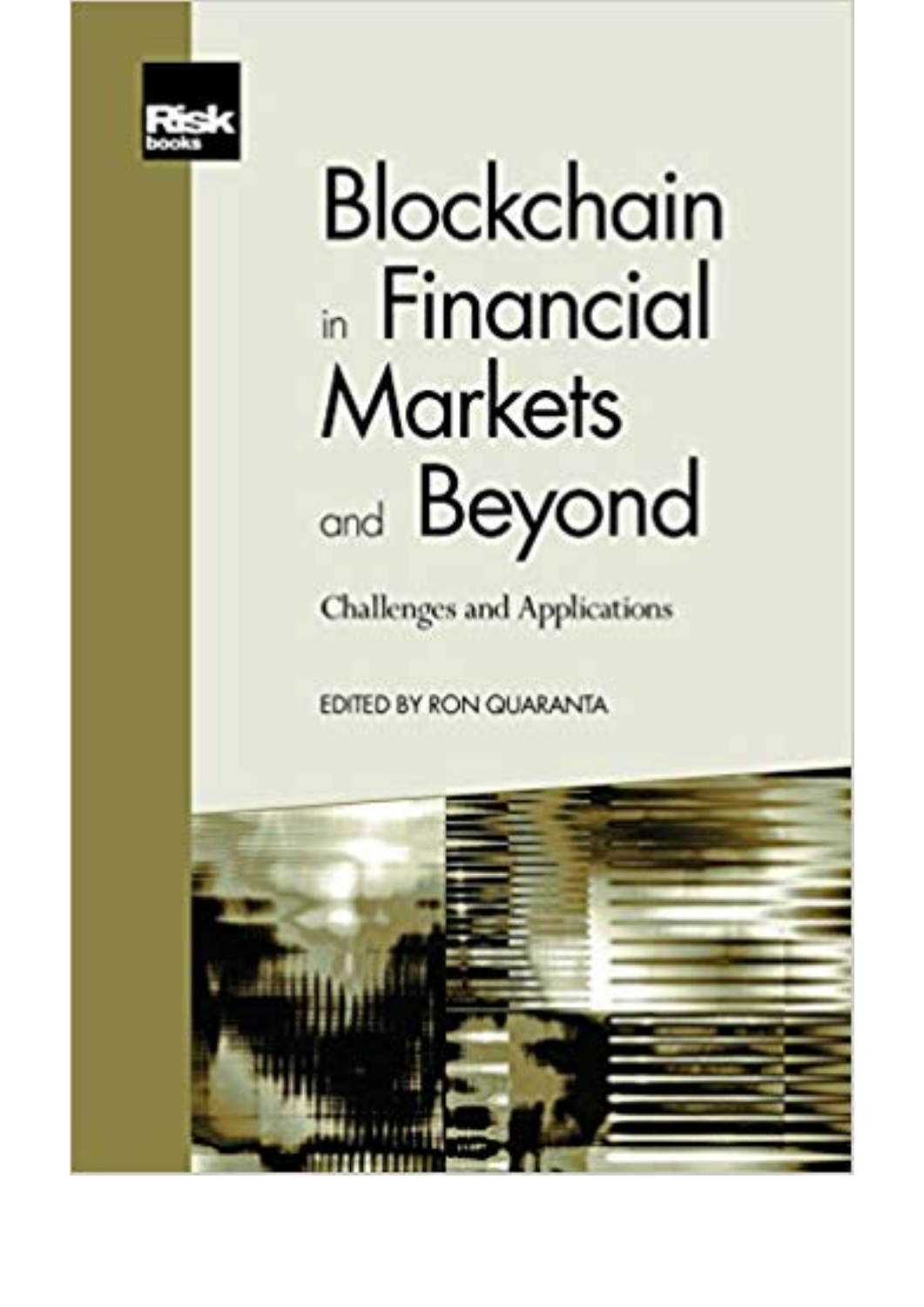*Ron Quaranta (ed)*

## **Blockchain in Financial Markets and Beyond**

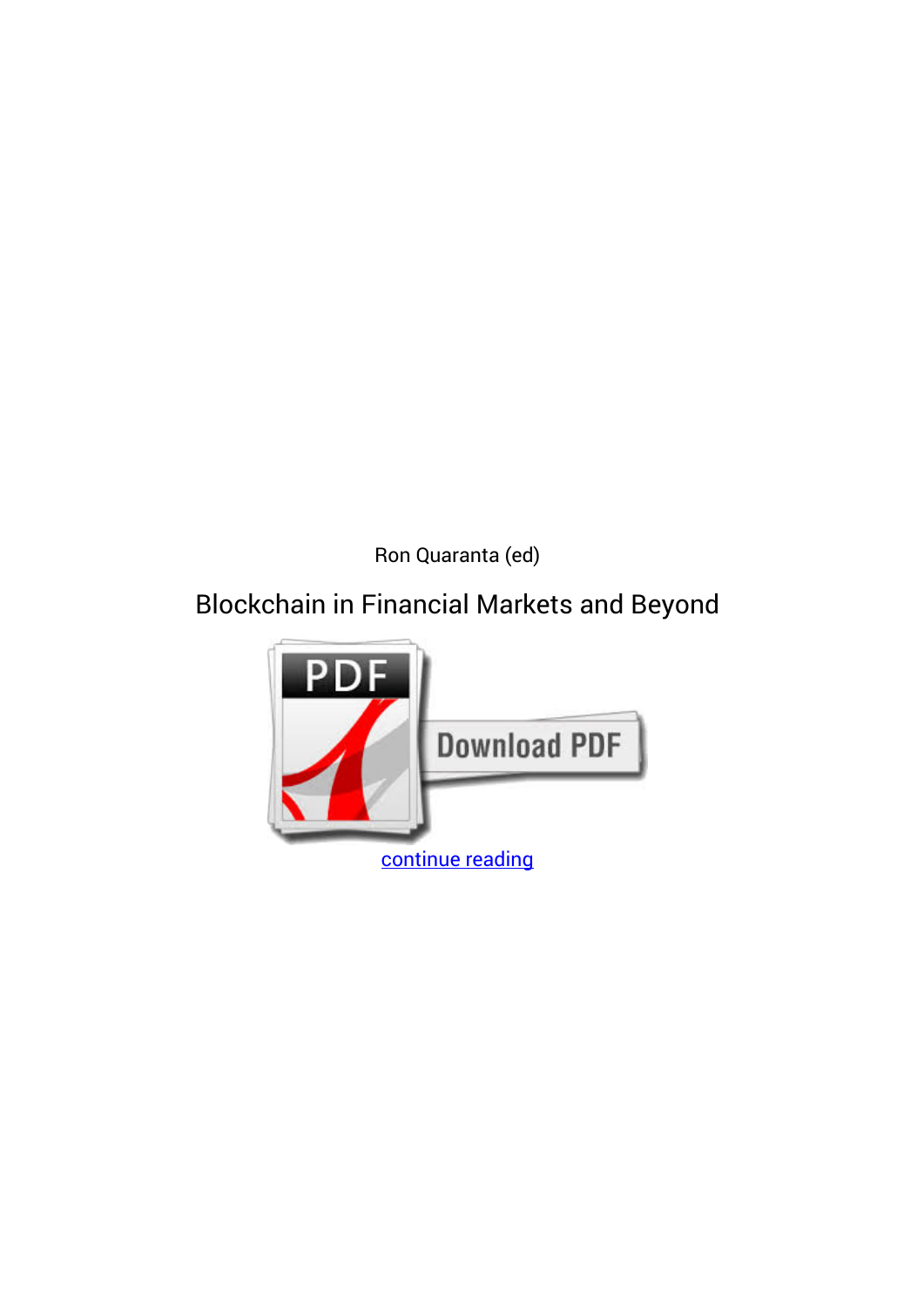Blockchain, the system that relies on networked computer systems which keep an archive of all the transactions that have been through it, provides become an increasingly significant element of FinTech. Blockchain will still only grow in importance in the manner it disrupts and challenges the original financial services industry.Visitors can learn: What blockchain is, where it originated from and where chances are to goHow it can be incorporated right into a financial organisation using case studiesWhat will be the difficulties regarding regulation and oversight in addition to problems of privacyWhat answers to current problems will blockchain offerHow it can be utilised to make sure banks do not get left behind or rendered redundant by the increasingly significant technology. Blockchain in Financial Markets and Beyond: Difficulties and Applications, edited by Ron Quaranta, will show the reader how better to utilise blockchain technology in the economic markets. Many big banking institutions and some governments already are applying blockchains as distributed ledgers to revolutionize the way information is kept and transactions happen. The authors examine: The origin of blockchain and how it works in practiceHow to get your company prepared for blockchainThe different regulations around blockchain as they currently standA discussion of the future possibilities for blockchain. Banking institutions are wanting to stay competitive, and therefore need to additional explore their options with regard to how they can take full advantage of this technology and where in fact the business value might lie. Many financial institutions (FIs) are already starting to spend money on this technology, with Deutsche Bank, Santander, NASDAQ and Barclays are simply four examples of FIs which have been actively exploring how to utilise blockchain within their existing frameworks. Chapters cover: Cryptocurrencies and Digital Assets Smart Contracts Legal Technology Source Chain Possibilities The Promises and Restrictions of Blockchain



[continue reading](http://bit.ly/2Tge8Fv)